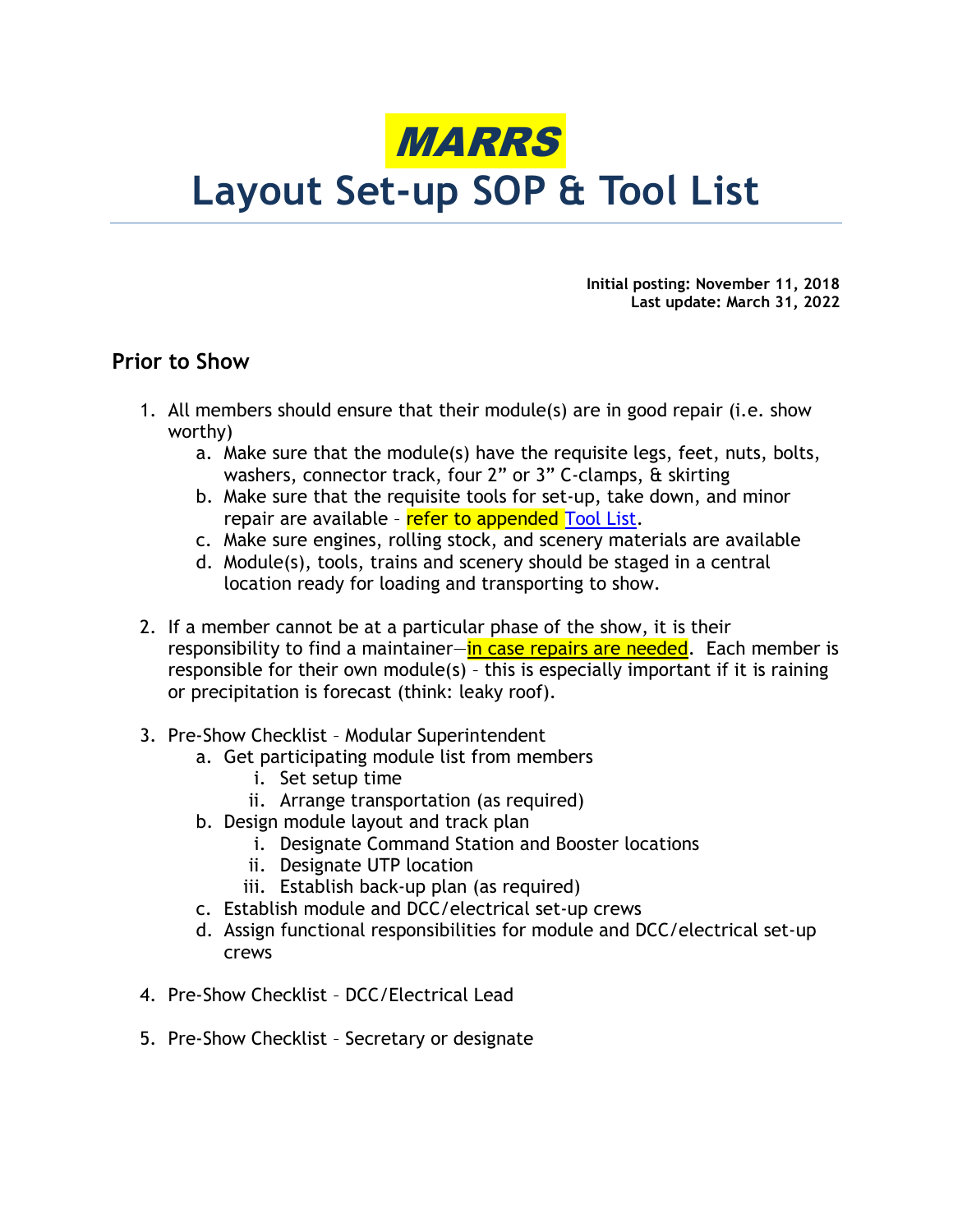# Set-up Day

Each step outlined below must be completed BEFORE moving on to the next step.

- 1. Transportation and unloading
	- a. Unload module(s) tools, trains and scenery in the general location of the layout
	- b. Check with the Modular Superintendent or the track plan for the location of each module
- 2. Module set-up Other than your OWN set of modules, do NOT/NOT connect modules (either track or electrical) until they are checked by the Modular Superintendent or his designated representative.
	- a. Assemble and set-up all modules according to the track plan
	- b. Level all modules refer to leveling procedures
	- c. Check alignment of modules
- 3. Module clamping Do NOT/NOT connect the modules (either track or electrical) at this stage
	- a. Starting with the lift bridge, begin clamping the modules together with C-clamps
	- b. Ensure smooth transition between modules
	- c. After all modules are clamped together, check lift bridge for alignment and proper operation
- 4. DCC/electrical connection
	- a. Place Command Station, Boosters and power supplies per track plan
	- b. run extension cords to power supplies
	- c. Place district flags and insulated rail joiners for district separations
	- d. Starting at the Command Station district, connect wires to mainline and power to booster and test operation
	- e. Working counter-clockwise (anti-clockwise) from the Command Station, connect the next booster, and test operation. Repeat until all boosters are connected and tested.
	- f. After all boosters are connected and tested, install the UTPs according to the track plan and test operation
- 5. Track Connection
	- a. Mainline ONLY: place and connect connector track
		- i. Ensure mainline is double insulated
		- ii. Fix any mismatches in connector track
	- b. Connect power poles within districts Do NOT/NOT cross district boundaries
	- c. Test run a train on the mainline tracks (both inner and outer loops)
	- d. Clean mainline
	- e. Non-mainline tracks: place and connect connector track
	- f. Clean non-mainline tracks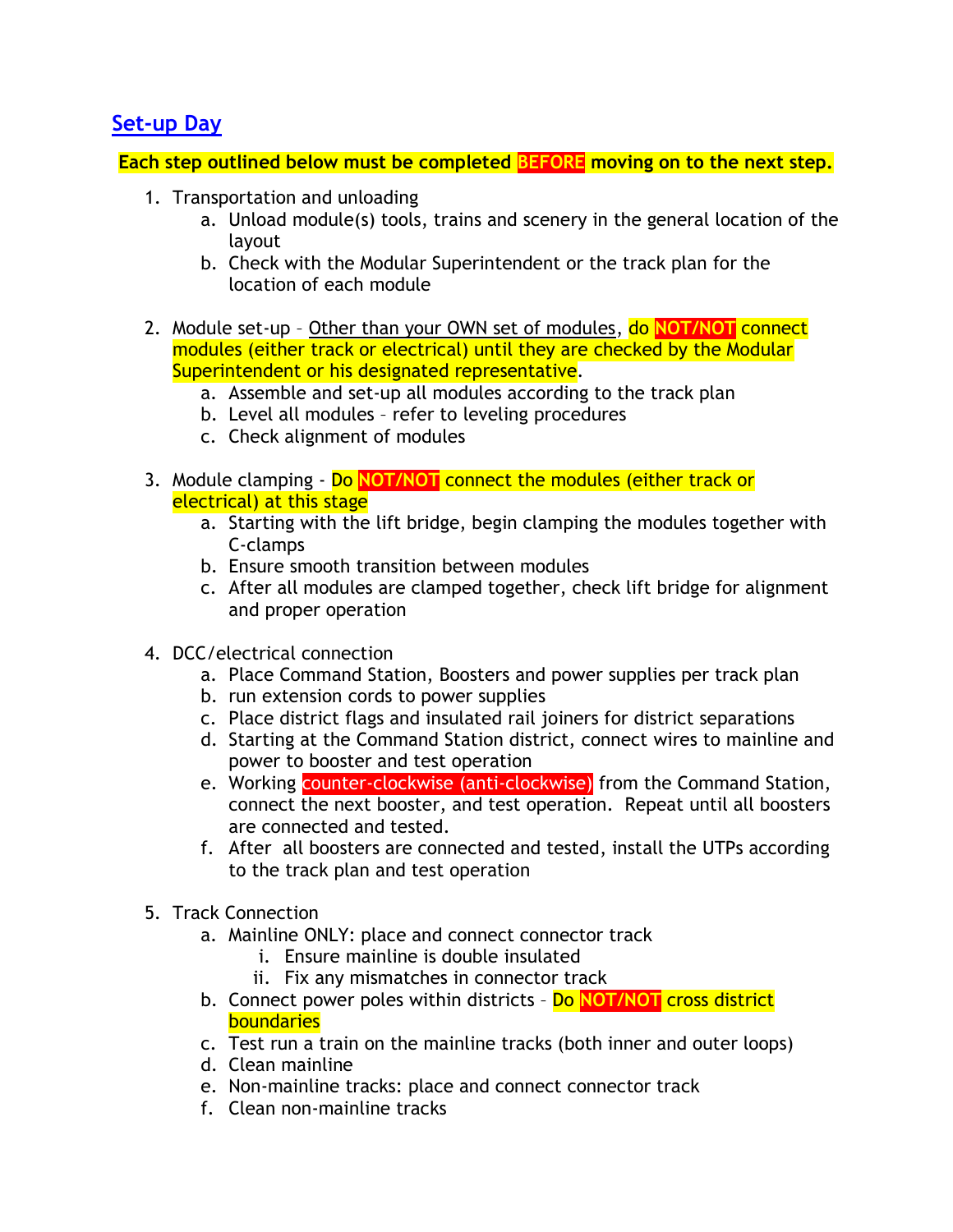### Set-up Day (continued)

- 6. Attach backdrops (if applicable)
- 7. Attach safety guards (if applicable)
- 8. Attach skirting
- 9. Add scenery to module(s)
- 10. Add trains
- 11. Smile even if you encounter problems (which you will). Solving problems is an integral part of the fun we're all having!

# Show Days

- 1. Test run layout prior to show opening
- 2. Resolve any track, power, or control issues
- 3. run trains
- 4. have fun
- 5. rotate operators
- 6. have more fun

# Tear Down

- 1. Remove trains
- 2. Remove scenery
- 3. Remove skirting
- 4. Remove safety guards
- 5. Remove backdrops
- 6. Load your vehicle(s)
- 7. Go home (please drive safely!)
- 8. Relax…

#### Recuperate…

& Remember:

"...a bad day running trains is still better than a good at work!"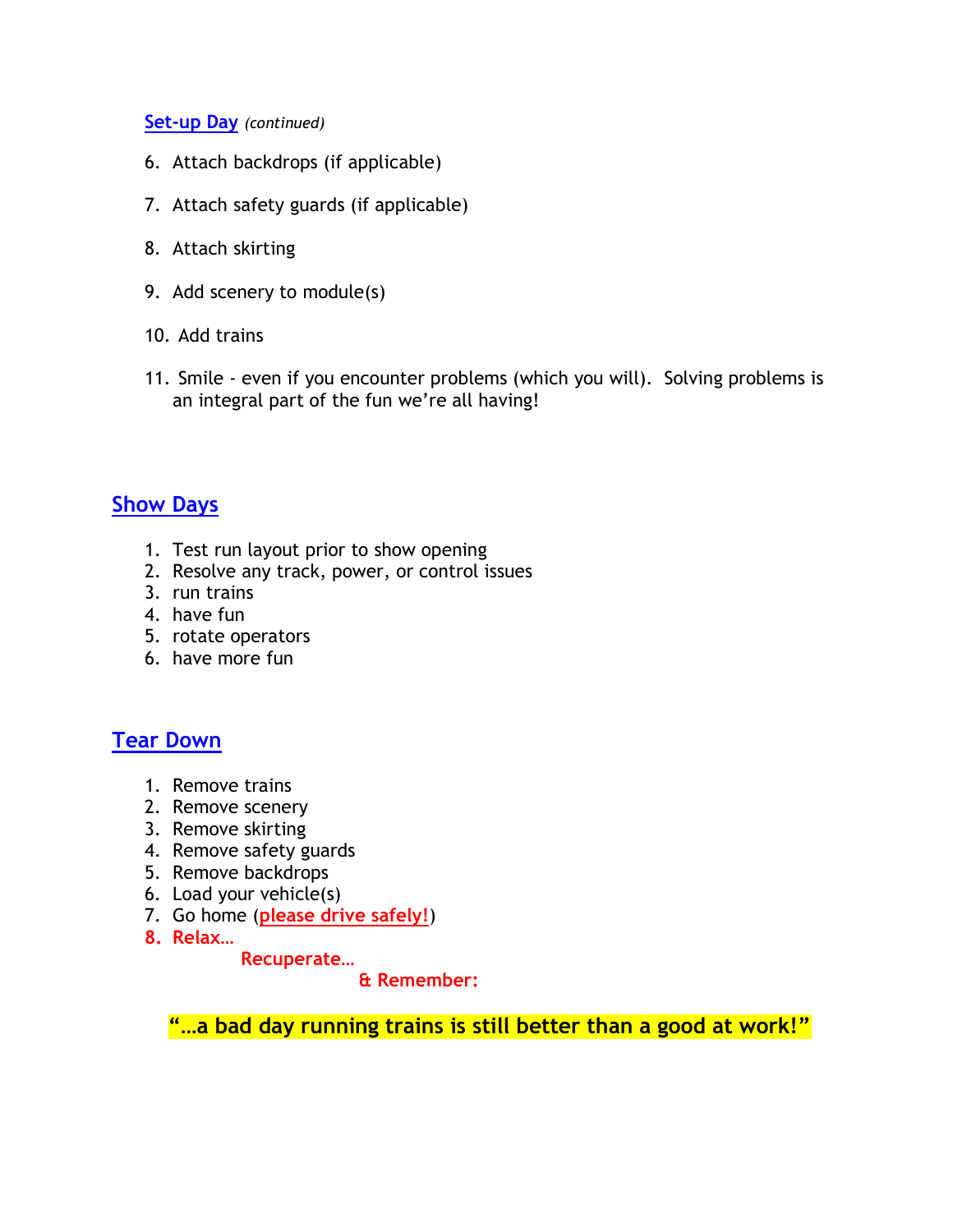# Tool List

Module assembly, disassembly, & repair

- cordless power tool with sockets and driver bits -and- / -or-
- socket set with ratchet, & wrenches
- $\bullet$  pliers slip joint & long nose
- screwdrivers
	- **I** large & small Philips screwdrivers
	- **I** large & small slotted screwdrivers
- $\bullet$  tape measure (minimum 4')
- level (torpedo,  $2'$ ,  $4'$ , or  $8'$ )

## Additional SUGGESTED tools for module care & repair, just in case

- drill & bits -and- / -or-
- rotary hand tool (a.k.a. Dremel Tool) with drill bits & other accessories
- work knife, or box cutter knife, or multi-hand tool with knife blade
- hammer
- wood saw
- hack saw
- rasp
- spring clamps
- scissors
- plastic drop cloth (2 mil or heavier in case the roof leaks)

## Electrical stuff

- extension cord (25' minimum, 50' or 100' preferred)
- power strip multi-outlet
- wire stripper/cutter
- soldering tool, solder, flux
- electrical tape
- 14 or 16 gauge wire
- 20 or 22 gauge wire

## Stuff to stick things together

- Duct tape or Gorilla tape (a.k.a. 100mph tape)
- Super Glue gel preferred (a.k.a. Cyanoacrylate adhesive, CA)
- Elmer's white glue, or wood glue (BOTH  $a.k.a.$  Polyvinyl acetate, PVA, PVAc,)